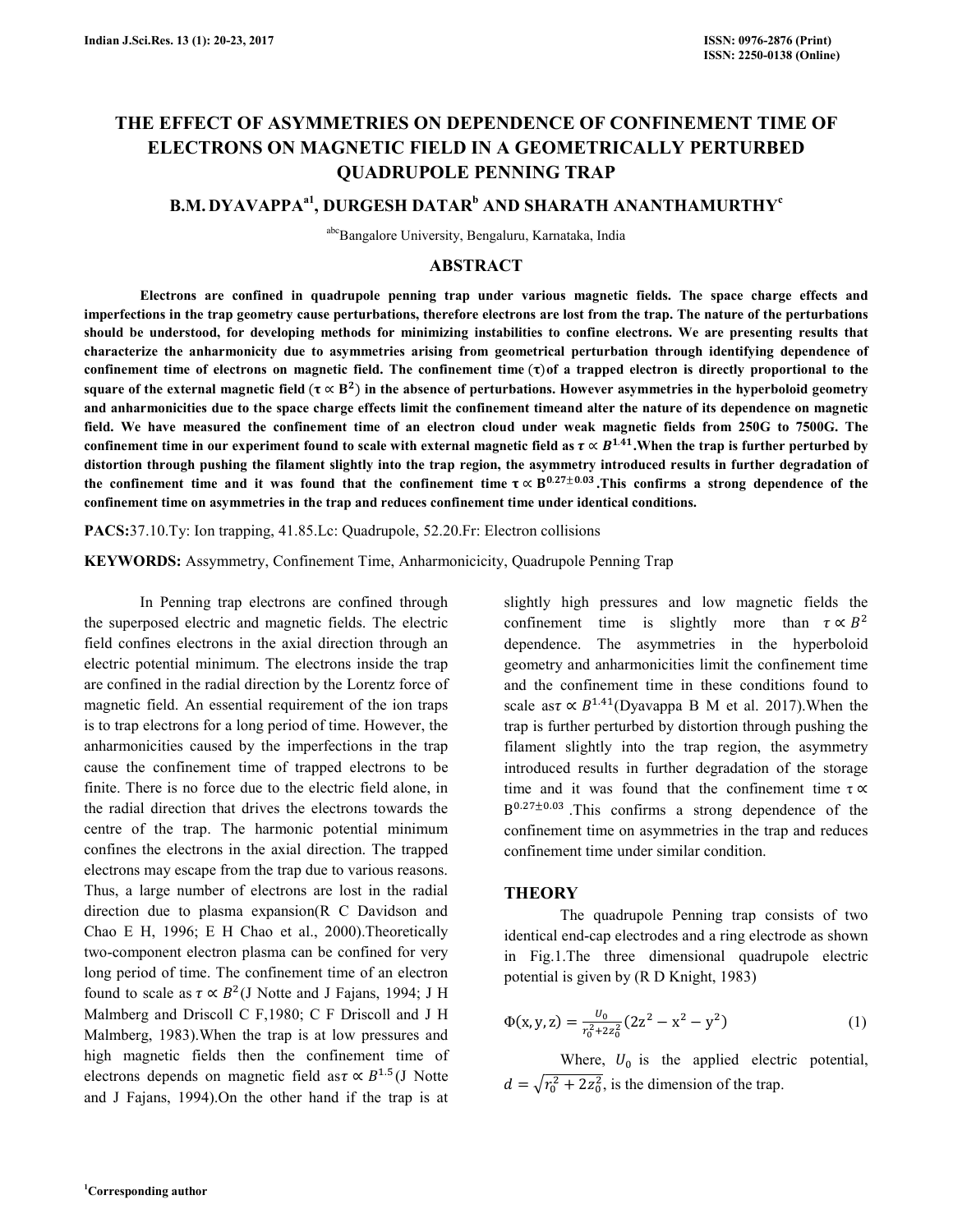

**Figure 1: Quadrupole Penning trap** 

The equation of hyperbola of ring electrode is given by (F G Major et al. 2005;P K Ghosh, 1995)

$$
\frac{r^2}{r_0^2} - \frac{z^2}{z_0^2} = +1\tag{2}
$$

And the equationof hyperbola of two end- cap electrodes are given by(F G Major et al. 2005;P K Ghosh, 1995)

$$
\frac{r^2}{r_0^2} - \frac{z^2}{z_0^2} = -1\tag{3}
$$

Where  $r_{0} = \sqrt{2} z_0$ ,  $r_0$  is the inner radius of the ring electrode and  $z_0$  is half the distance between the two endcaps.Our quadrupole Penning trap designed with the radius of the ring electrode  $r_{0} = \sqrt{2} z_0 = 7$ mm and  $z_0$  is 5mm. The pole pieces of the magnet are separated by 11.5cm.The hyperboloid surfaces of electrodes aremachined to a surface fineness of about 15µm. Electrons enter through a hole of *3mm* diameter drilled in one end-cap electrode of the trap. The outer structure of the trap appears to berectangular and is placed in a cylindrical glass chamber which is connected through flanges and bellows to a six-way cross vacuum chamber.A thoriated-tungsten filament bent into V-shape, fixed through screws and nuts, which ejects electrons into the trap when filament current is switched ON (K T Sathyajit, 2010).A slightly extralength filament is fixed inside the trap as shown in Fig.2,in these conditions the hyperboloid geometry is slightly gets modified causing extra loss rate of electrons.



**Figure 2: Quadrupole trap with extra lengthy filamentbeing inserted into the trap region** 

#### **EXPERIMENTAL PROCEDURE**

 The confinement time of the electrons trapped in an ion trap is '*the time during which the total initial number of electrons decreases to 1/e of the original number of electrons'*(Soumen Bhattacharya et al. 2006; K T Satyajit et al. 2010).

i.e., 
$$
N(t) = N_0(t_1) + N_0(t_2)e^{-\frac{t}{t_2}}
$$
 (4)

Where  $N_0$  is the original number,  $N(t)$  is the number after time *t* and  $\tau = t_1 + t_2$  is the confinement time of electrons trapped in ion trap as shown in Fig. 3. Theelectrons are generated by the passage of 6V dc current through the thoriated-tungsten filament and are loaded into trap, and then the filament current is switched OFF (C W Oatley, 1975). At resonance the number of trapped electrons is measured through ramping, mean while the trapping voltage is applied. The confinement time of trapped electrons is measured by acquiring resonance absorption signal, the data obtained is fitted to exponential decay function which gives a loss curve of the trapped electrons as a function of time. The resonance absorption signal of the trapped electrons was acquired at fixed intervals of time. The number of trapped electrons is measured continuously up to 1second in time steps of 10ms. The process is repeated after the filament current is switched OFF. The resonance induced ejection of the trapped electrons from the trap in each ramp cycle cause inaccurate measurement of confinement time. The filament current fluctuates and hence single loading of electrons is more helpful than continuous loading to measure accurate confinement time (K T Satyajit et al. 2010).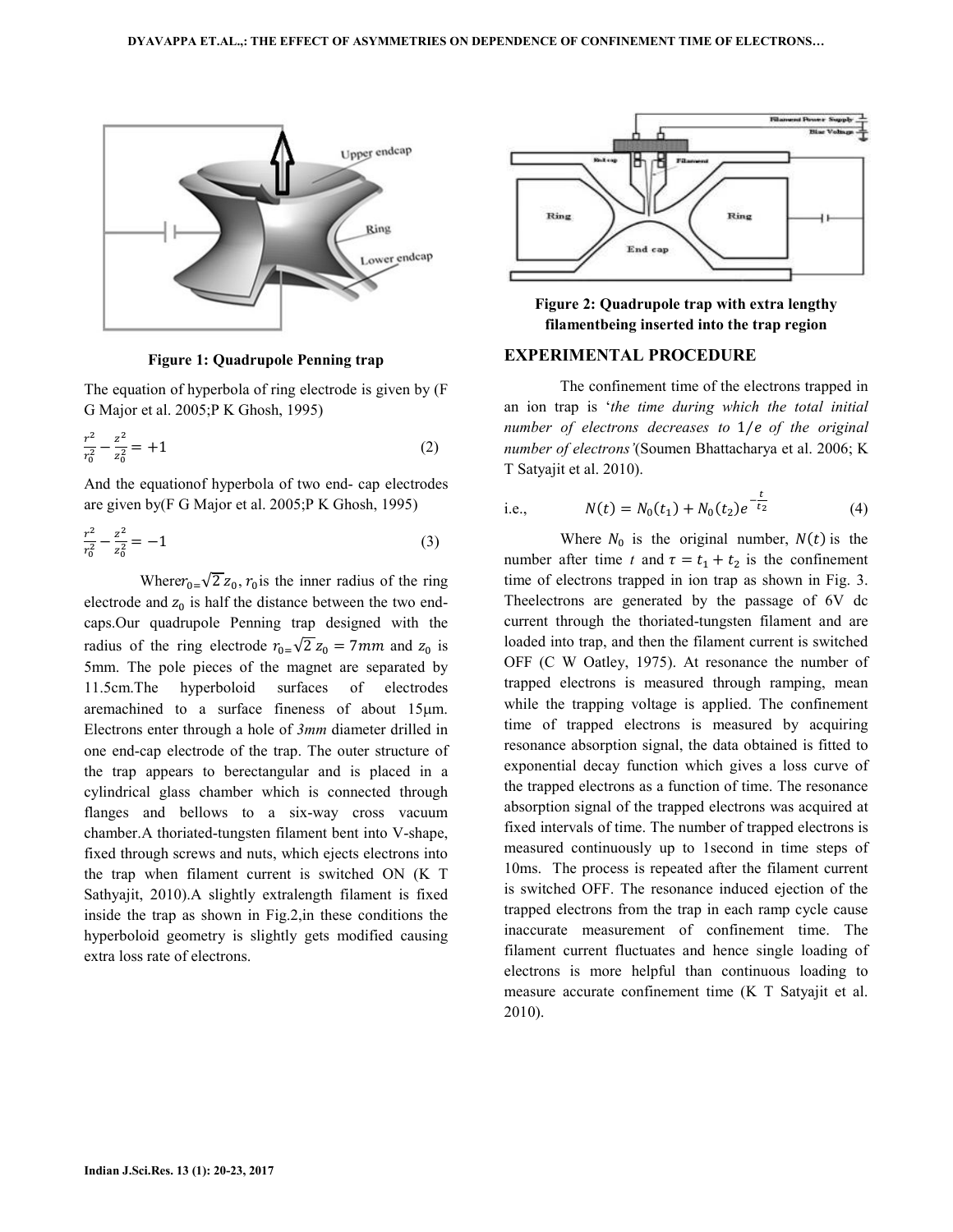

**Figure 3: Confinement time of the electrons trapped in an ion trap** 

#### **RESULTS AND DISCUSSION**

 Confinement time dependence on magnetic field in a geometrically perturbed trap: The product of the peak of signal amplitude and full width at half maximum of resonance absorption signal of electrons is plotted against the scanning time interval. Alternately, the height of resonance absorption signal of electrons is plotted against the scanning time interval (Soumen Bhattacharya et al. 2006). The confinement time of trapped electrons is measured by acquiring resonance absorption signal, the data acquired is fitted to exponential decay function which gives a loss curve of the trapped electrons as a function of time. The following graphs are plotted for signal decay of electrons at magnetic field range of 250G-7500G, at a pressure of  $2 \times 10^{-8}$  torr. Figures 4(i), (ii) and (iii) show the fall-off of signal strength of electrons with time, for electron loading times of 2s, 10s and 30s respectively and which reveal the confinement times of 69.97ms, 68.82ms and 67.89ms respectively. When the trap is further perturbed by distortion through pushing the thoriated-tungstenfilament slightly into the trap region, the asymmetry introduced results in further degradation of the confinement time. When experiment was performed from 250G to 750Gthen the confinement time gradually increases from 60ms to 75ms. The  $B - \tau$  graph in this region is linear on logarithmic scales, and the slope is found to be 0.27. The effect of loading time of electrons was ruled out as the confinement time remains almost a constant as in figures 4(i), (ii) and (iii). The  $B - \tau$  graph in Fig.5 shows that  $\propto B^{0.27 \pm 0.03}$ .



**Figure 4: Electrons' signal strength fall-off with time**  (i) Loading time  $2s$ ,  $\tau = 69.97$ ms (ii) Loading time **10s,**  $\tau$  = 68.82ms and (iii) Loading time 30s,  $\tau$  = 67.89ms



**Figure 5: Dependence of confinement time with magnetic field in the range from 250G to 750G** 

#### **CONCLUSION**

 It is very essential to trap electrons in the ion traps for a long period of time. However, the confinement time of trapped electrons is found to be finite due to the anharmonicities in the trap. The investigations to reduce anharmonicities in the trap are therefore quite essential. The confinement time for single electron in a symmetric trap is  $\tau \propto B^2$ (J Notte and J Fajans, 1994; J H Malmberg and Driscoll C F,1980; C F Driscoll and J H Malmberg, 1983).When non-neutral electron plasma is confined in a Penning trap, space charge effects lead to small shifts in eigen frequencies - the modified cyclotron frequency  $(f_c)$ , magnetron frequency  $(f_m)$  and axial oscillation frequency